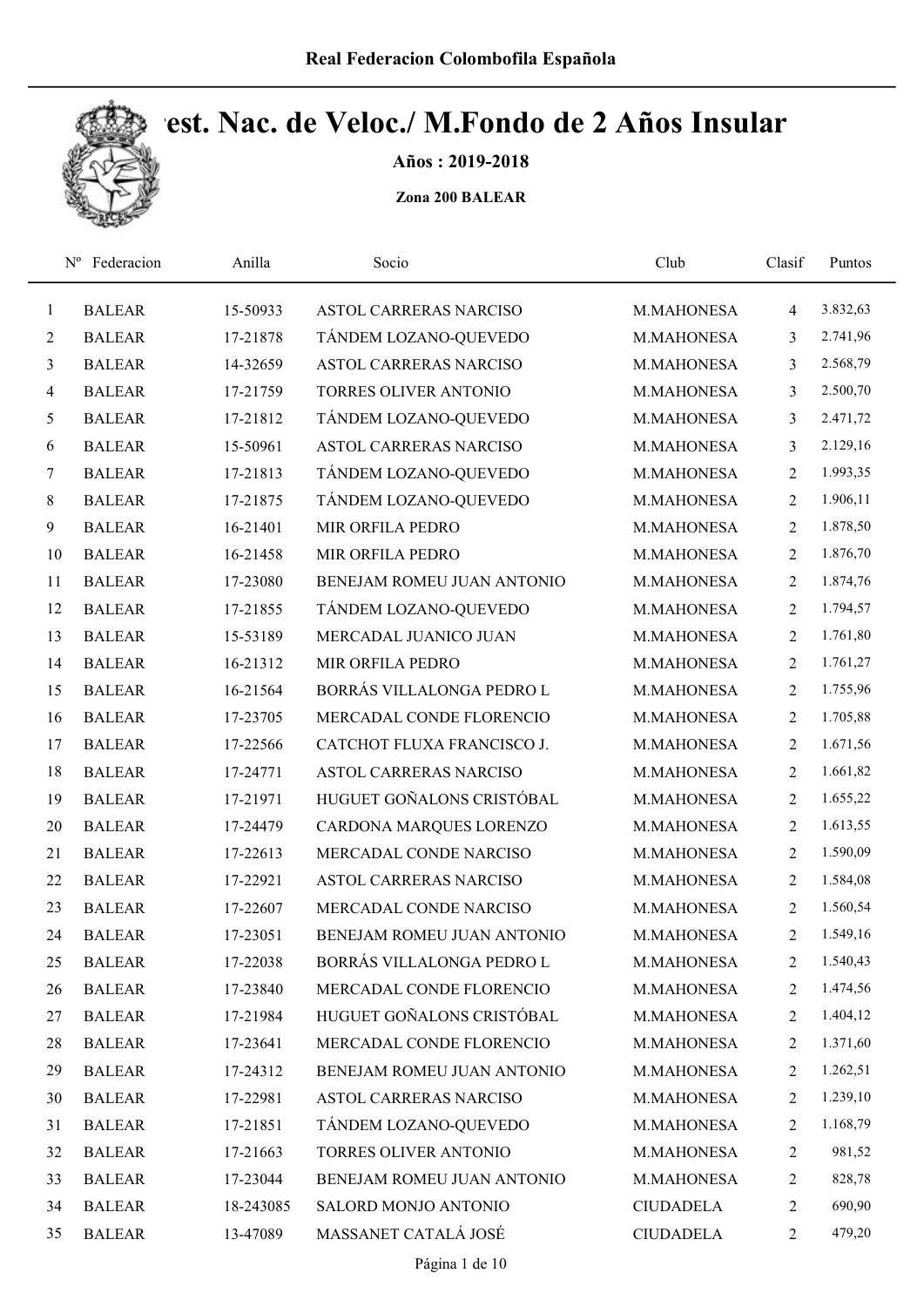

Años : 2019-2018

| $N^{\rm o}$ | Federacion    | Anilla    | Socio                           | Club             | Clasif       | Puntos   |  |
|-------------|---------------|-----------|---------------------------------|------------------|--------------|----------|--|
| 36          | <b>BALEAR</b> | 18-243389 | <b>GARCÍA TALTAVULL VICENTE</b> | <b>CIUDADELA</b> | $\mathbf{1}$ | 1.000,00 |  |
| 37          | <b>BALEAR</b> | 16-22378  | MERCADAL CONDE NARCISO          | M.MAHONESA       | 1            | 1.000,00 |  |
| 38          | <b>BALEAR</b> | 16-23917  | ROTGER GOMILA RAFAEL            | M.MAHONESA       | 1            | 1.000,00 |  |
| 39          | <b>BALEAR</b> | 17-22040  | BORRÁS VILLALONGA PEDRO L       | M.MAHONESA       | 1            | 1.000,00 |  |
| 40          | <b>BALEAR</b> | 16-22303  | MERCADAL CONDE NARCISO          | M.MAHONESA       | $\mathbf{1}$ | 1.000,00 |  |
| 41          | <b>BALEAR</b> | 15-52502  | MIR ORFILA PEDRO                | M.MAHONESA       | $\mathbf{1}$ | 999,60   |  |
| 42          | <b>BALEAR</b> | 17-22946  | <b>ASTOL CARRERAS NARCISO</b>   | M.MAHONESA       | 1            | 999,38   |  |
| 43          | <b>BALEAR</b> | 17-22970  | ASTOL CARRERAS NARCISO          | M.MAHONESA       | 1            | 997,37   |  |
| 44          | <b>BALEAR</b> | 17-23258  | CARDONA MARQUES LORENZO         | M.MAHONESA       | 1            | 996,99   |  |
| 45          | <b>BALEAR</b> | 17-22942  | <b>ASTOL CARRERAS NARCISO</b>   | M.MAHONESA       | $\mathbf{1}$ | 996,55   |  |
| 46          | <b>BALEAR</b> | 16-22257  | JUSUÉ HERNÁNDEZ JUAN J.         | M.MAHONESA       | 1            | 996,44   |  |
| 47          | <b>BALEAR</b> | 17-23233  | CARDONA MARQUES LORENZO         | M.MAHONESA       | $\mathbf{1}$ | 996,35   |  |
| 48          | <b>BALEAR</b> | 17-22983  | <b>ASTOL CARRERAS NARCISO</b>   | M.MAHONESA       | 1            | 995,61   |  |
| 49          | <b>BALEAR</b> | 18-249445 | HUGUET GOÑALONS CRISTÓBAL       | M.MAHONESA       | $\mathbf{1}$ | 994,54   |  |
| 50          | <b>BALEAR</b> | 17-22936  | ASTOL CARRERAS NARCISO          | M.MAHONESA       | 1            | 994,32   |  |
| 51          | <b>BALEAR</b> | 15-52503  | MIR ORFILA PEDRO                | M.MAHONESA       | 1            | 993,60   |  |
| 52          | <b>BALEAR</b> | 17-22776  | CARRERAS GARCÍA SEBASTIÁN       | M.MAHONESA       | 1            | 993,22   |  |
| 53          | <b>BALEAR</b> | 17-22782  | CARRERAS GARCÍA SEBASTIÁN       | M.MAHONESA       | 1            | 992,92   |  |
| 54          | <b>BALEAR</b> | 18-250983 | BENEJAM ROMEU JUAN ANTONIO      | M.MAHONESA       | $\mathbf{1}$ | 989,68   |  |
| 55          | <b>BALEAR</b> | 17-22775  | CARRERAS GARCÍA SEBASTIÁN       | M.MAHONESA       | $\mathbf{1}$ | 989,26   |  |
| 56          | <b>BALEAR</b> | 17-23718  | MERCADAL CONDE FLORENCIO        | M.MAHONESA       | 1            | 987,40   |  |
| 57          | <b>BALEAR</b> | 18-243289 | <b>GARCÍA TALTAVULL VICENTE</b> | <b>CIUDADELA</b> | 1            | 986,90   |  |
| 58          | <b>BALEAR</b> | 17-22619  | MERCADAL CONDE NARCISO          | M.MAHONESA       | 1            | 986,88   |  |
| 59          | <b>BALEAR</b> | 17-22760  | CARRERAS GARCÍA SEBASTIÁN       | M.MAHONESA       | $\mathbf{1}$ | 985,86   |  |
| 60          | <b>BALEAR</b> | 17-23695  | MERCADAL CONDE FLORENCIO        | M.MAHONESA       | $\mathbf{1}$ | 985,77   |  |
| 61          | <b>BALEAR</b> | 17-22750  | CARRERAS GARCÍA SEBASTIÁN       | M.MAHONESA       | $\mathbf{1}$ | 985,32   |  |
| 62          | <b>BALEAR</b> | 15-52145  | JUSUÉ HERNÁNDEZ JUAN J.         | M.MAHONESA       | $\mathbf{1}$ | 984,68   |  |
| 63          | <b>BALEAR</b> | 18-250550 | TORRES OLIVER ANTONIO           | M.MAHONESA       | $\mathbf{1}$ | 984,12   |  |
| 64          | <b>BALEAR</b> | 18-250787 | CARDONA MARQUES LORENZO         | M.MAHONESA       | 1            | 982,64   |  |
| 65          | <b>BALEAR</b> | 16-22375  | MERCADAL CONDE NARCISO          | M.MAHONESA       | $\mathbf{1}$ | 982,44   |  |
| 66          | <b>BALEAR</b> | 18-249839 | TÁNDEM SASTRE - SASTRE          | M.MAHONESA       | $\mathbf{1}$ | 981,93   |  |
| 67          | <b>BALEAR</b> | 18-250497 | TORRES OLIVER ANTONIO           | M.MAHONESA       | $\mathbf{1}$ | 981,90   |  |
| 68          | <b>BALEAR</b> | 17-23040  | ASTOL CARRERAS NARCISO          | M.MAHONESA       | $\mathbf{1}$ | 978,67   |  |
| 69          | <b>BALEAR</b> | 18-249008 | VINENT COLUMBRANS JUAN J.       | M.MAHONESA       | 1            | 978,58   |  |
| 70          | <b>BALEAR</b> | 18-250703 | CARDONA MARQUES LORENZO         | M.MAHONESA       | $\mathbf{1}$ | 978,45   |  |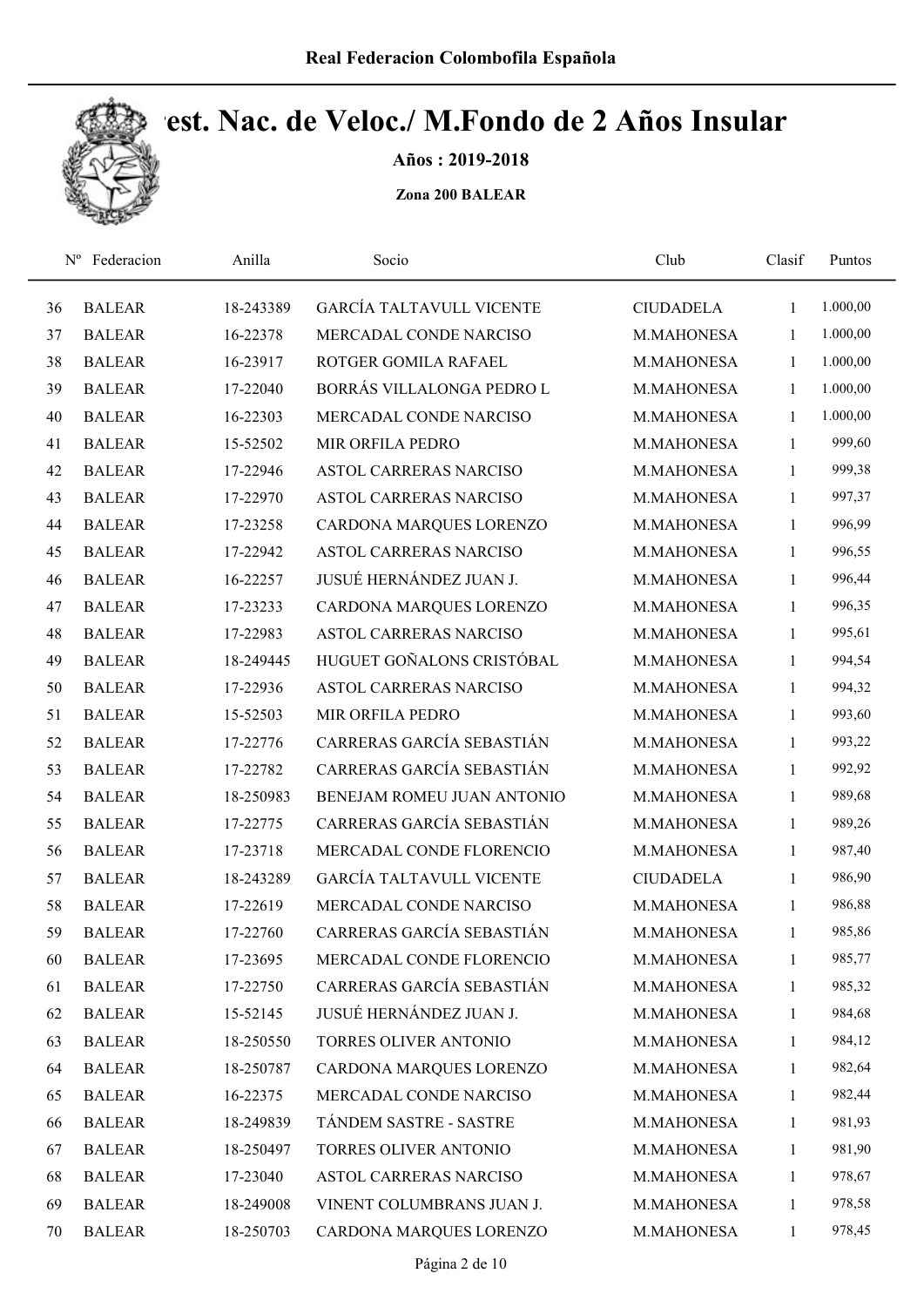

Años : 2019-2018

| $N^{\rm o}$ | Federacion    | Anilla    | Socio                          | Club             | Clasif       | Puntos |
|-------------|---------------|-----------|--------------------------------|------------------|--------------|--------|
| 71          | <b>BALEAR</b> | 17-189330 | CARDONA MARQUES LORENZO        | M.MAHONESA       | $\mathbf{1}$ | 977,41 |
| 72          | <b>BALEAR</b> | 18-248953 | TÁNDEM LOZANO-QUEVEDO          | M.MAHONESA       | 1            | 976,47 |
| 73          | <b>BALEAR</b> | 16-21568  | BORRÁS VILLALONGA PEDRO L      | M.MAHONESA       | $\mathbf{1}$ | 974,87 |
| 74          | <b>BALEAR</b> | 17-22110  | MIR ORFILA PEDRO               | M.MAHONESA       | $\mathbf{1}$ | 974,33 |
| 75          | <b>BALEAR</b> | 18-249220 | CARRERAS GARCÍA SEBASTIÁN      | M.MAHONESA       | $\mathbf{1}$ | 974,32 |
| 76          | <b>BALEAR</b> | 18-248935 | TÁNDEM LOZANO-QUEVEDO          | M.MAHONESA       | $\mathbf{1}$ | 974,20 |
| 77          | <b>BALEAR</b> | 18-250492 | TORRES OLIVER ANTONIO          | M.MAHONESA       | $\mathbf{1}$ | 973,54 |
| 78          | <b>BALEAR</b> | 16-21462  | MIR ORFILA PEDRO               | M.MAHONESA       | $\mathbf{1}$ | 973,11 |
| 79          | <b>BALEAR</b> | 18-250708 | CARDONA MARQUES LORENZO        | M.MAHONESA       | $\mathbf{1}$ | 972,07 |
| 80          | <b>BALEAR</b> | 17-131551 | CARDONA MARQUES LORENZO        | M.MAHONESA       | $\mathbf{1}$ | 972,06 |
| 81          | <b>BALEAR</b> | 17-21987  | HUGUET GOÑALONS CRISTÓBAL      | M.MAHONESA       | $\mathbf{1}$ | 970,88 |
| 82          | <b>BALEAR</b> | 18-249555 | MERCADAL JUANICO JUAN          | M.MAHONESA       | $\mathbf{1}$ | 970,73 |
| 83          | <b>BALEAR</b> | 18-251381 | CATCHOT FLUXA FRANCISCO J.     | M.MAHONESA       | $\mathbf{1}$ | 970,55 |
| 84          | <b>BALEAR</b> | 18-242468 | <b>CASTILLO CURSACH JAVIER</b> | <b>CIUDADELA</b> | $\mathbf{1}$ | 966,69 |
| 85          | <b>BALEAR</b> | 16-21343  | MIR ORFILA PEDRO               | M.MAHONESA       | $\mathbf{1}$ | 965,59 |
| 86          | <b>BALEAR</b> | 16-22505  | CATCHOT FLUXA FRANCISCO J.     | M.MAHONESA       | $\mathbf{1}$ | 963,73 |
| 87          | <b>BALEAR</b> | 18-249297 | CARRERAS GARCÍA SEBASTIÁN      | M.MAHONESA       | $\mathbf{1}$ | 961,12 |
| 88          | <b>BALEAR</b> | 18-249427 | HUGUET GOÑALONS CRISTÓBAL      | M.MAHONESA       | $\mathbf{1}$ | 959,35 |
| 89          | <b>BALEAR</b> | 16-22495  | MERCADAL JUANICO JUAN          | M.MAHONESA       | $\mathbf{1}$ | 957,03 |
| 90          | <b>BALEAR</b> | 17-22933  | ASTOL CARRERAS NARCISO         | M.MAHONESA       | $\mathbf{1}$ | 957,00 |
| 91          | <b>BALEAR</b> | 17-23516  | VINENT COLUMBRANS JUAN J.      | M.MAHONESA       | $\mathbf{1}$ | 953,90 |
| 92          | <b>BALEAR</b> | 17-23484  | VINENT COLUMBRANS JUAN J.      | M.MAHONESA       | $\mathbf{1}$ | 953,90 |
| 93          | <b>BALEAR</b> | 17-23515  | VINENT COLUMBRANS JUAN J.      | M.MAHONESA       | $\mathbf{1}$ | 953,81 |
| 94          | <b>BALEAR</b> | 18-241839 | MASSANET CATALÁ JOSÉ           | <b>CIUDADELA</b> | $\mathbf{1}$ | 951,77 |
| 95          | <b>BALEAR</b> | 17-23844  | MERCADAL CONDE FLORENCIO       | M.MAHONESA       | 1            | 949,30 |
| 96          | <b>BALEAR</b> | 15-50648  | CATCHOT FLUXA FRANCISCO J.     | M.MAHONESA       | $\mathbf{1}$ | 948,88 |
| 97          | <b>BALEAR</b> | 17-21687  | TORRES OLIVER ANTONIO          | M.MAHONESA       | 1            | 948,07 |
| 98          | <b>BALEAR</b> | 17-16037  | TORRES MARQUES SEBASTIÁN       | <b>CIUDADELA</b> | $\mathbf{1}$ | 946,21 |
| 99          | <b>BALEAR</b> | 17-21886  | TÁNDEM LOZANO-QUEVEDO          | M.MAHONESA       | $\mathbf{1}$ | 945,87 |
| 100         | <b>BALEAR</b> | 18-251691 | HUGUET GOÑALONS CRISTÓBAL      | M.MAHONESA       | 1            | 945,34 |
| 101         | <b>BALEAR</b> | 18-242576 | <b>CAMPS COLL JUAN</b>         | <b>CIUDADELA</b> | $\mathbf{1}$ | 944,79 |
| 102         | <b>BALEAR</b> | 18-250895 | BENEJAM ROMEU JUAN ANTONIO     | M.MAHONESA       | $\mathbf{1}$ | 943,81 |
| 103         | <b>BALEAR</b> | 17-22030  | BORRÁS VILLALONGA PEDRO L      | M.MAHONESA       | $\mathbf{1}$ | 942,59 |
| 104         | <b>BALEAR</b> | 18-249457 | HUGUET GOÑALONS CRISTÓBAL      | M.MAHONESA       | $\mathbf{1}$ | 942,30 |
| 105         | <b>BALEAR</b> | 18-251822 | BORRÁS VILLALONGA PEDRO L      | M.MAHONESA       | $\mathbf{1}$ | 941,97 |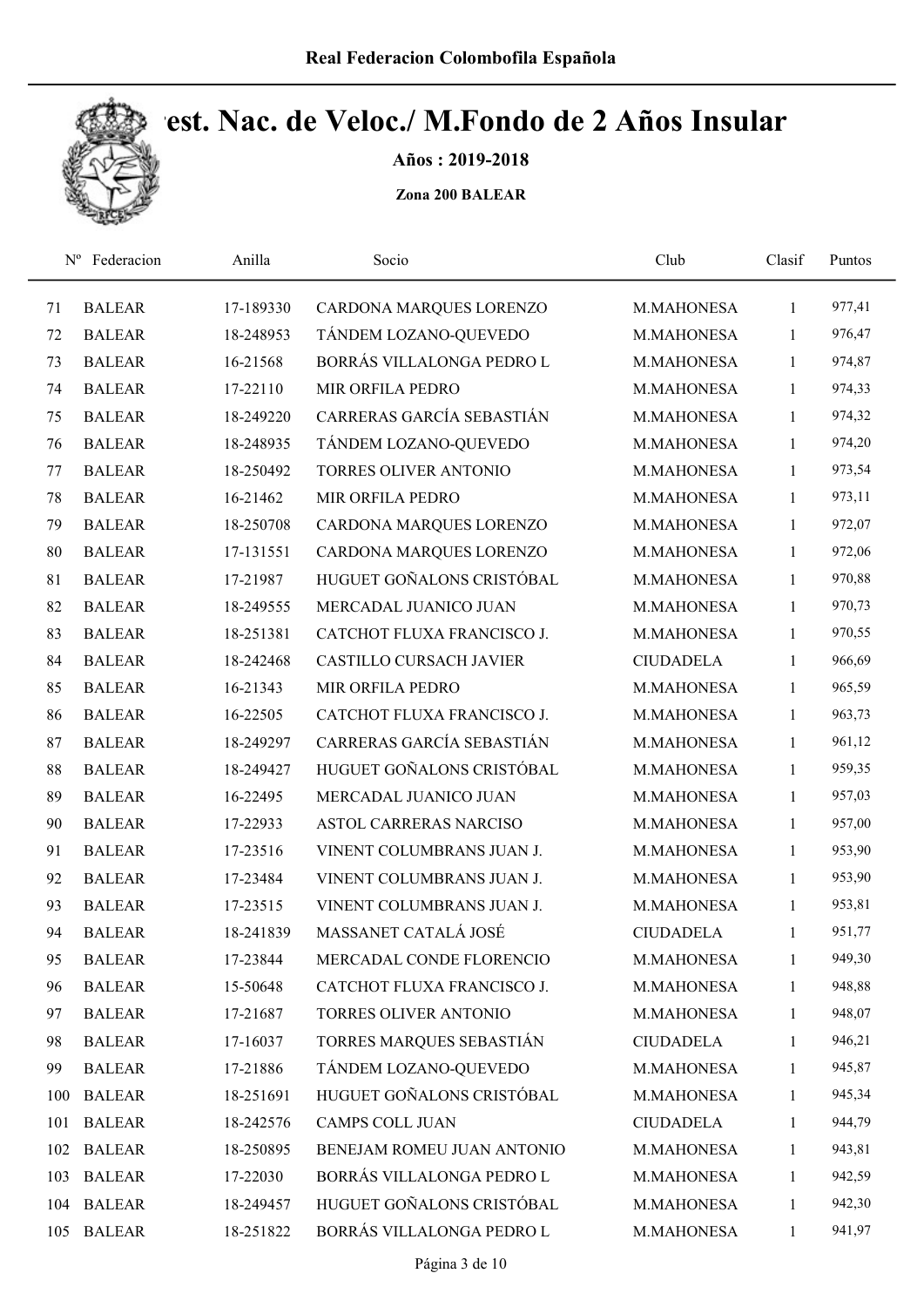

Años : 2019-2018

| $N^{\rm o}$ | Federacion    | Anilla    | Socio                          | Club             | Clasif       | Puntos |
|-------------|---------------|-----------|--------------------------------|------------------|--------------|--------|
| 106         | <b>BALEAR</b> | 18-250052 | BORRÁS VILLALONGA PEDRO L      | M.MAHONESA       | $\mathbf{1}$ | 940,64 |
| 107         | <b>BALEAR</b> | 17-23789  | MERCADAL CONDE FLORENCIO       | M.MAHONESA       | 1            | 940,58 |
| 108         | <b>BALEAR</b> | 18-242085 | TORRES MARQUES SEBASTIÁN       | <b>CIUDADELA</b> | $\mathbf{1}$ | 938,54 |
| 109         | <b>BALEAR</b> | 18-249589 | MERCADAL JUANICO JUAN          | M.MAHONESA       | $\mathbf{1}$ | 935,71 |
| 110         | <b>BALEAR</b> | 18-249240 | CARRERAS GARCÍA SEBASTIÁN      | M.MAHONESA       | $\mathbf{1}$ | 935,11 |
| 111         | <b>BALEAR</b> | 17-23897  | ROTGER GOMILA RAFAEL           | M.MAHONESA       | $\mathbf{1}$ | 934,72 |
| 112         | <b>BALEAR</b> | 18-248945 | TÁNDEM LOZANO-QUEVEDO          | M.MAHONESA       | $\mathbf{1}$ | 932,31 |
| 113         | <b>BALEAR</b> | 18-249323 | MERCADAL CONDE NARCISO         | M.MAHONESA       | $\mathbf{1}$ | 931,27 |
| 114         | <b>BALEAR</b> | 18-242053 | TORRES MARQUES SEBASTIÁN       | <b>CIUDADELA</b> | 1            | 926,77 |
| 115         | <b>BALEAR</b> | 17-23524  | VINENT COLUMBRANS JUAN J.      | M.MAHONESA       | $\mathbf{1}$ | 923,04 |
| 116         | <b>BALEAR</b> | 18-250046 | BORRÁS VILLALONGA PEDRO L      | M.MAHONESA       | $\mathbf{1}$ | 922,79 |
| 117         | <b>BALEAR</b> | 16-22221  | JUSUÉ HERNÁNDEZ JUAN J.        | M.MAHONESA       | $\mathbf{1}$ | 922,19 |
| 118         | <b>BALEAR</b> | 18-251644 | MERCADAL CONDE FLORENCIO       | M.MAHONESA       | 1            | 921,42 |
| 119         | <b>BALEAR</b> | 18-251097 | MERCADAL CONDE FLORENCIO       | M.MAHONESA       | $\mathbf{1}$ | 921,29 |
| 120         | <b>BALEAR</b> | 18-249869 | TÁNDEM SASTRE - SASTRE         | M.MAHONESA       | $\mathbf{1}$ | 918,12 |
| 121         | <b>BALEAR</b> | 18-248932 | TÁNDEM LOZANO-QUEVEDO          | M.MAHONESA       | $\mathbf{1}$ | 918,08 |
| 122         | <b>BALEAR</b> | 18-249931 | TÁNDEM SASTRE - SASTRE         | M.MAHONESA       | $\mathbf{1}$ | 917,97 |
| 123         | <b>BALEAR</b> | 17-21705  | TORRES OLIVER ANTONIO          | M.MAHONESA       | $\mathbf{1}$ | 916,36 |
| 124         | <b>BALEAR</b> | 17-21653  | TORRES OLIVER ANTONIO          | M.MAHONESA       | $\mathbf{1}$ | 915,76 |
| 125         | <b>BALEAR</b> | 18-243070 | SALORD MONJO ANTONIO           | <b>CIUDADELA</b> | $\mathbf{1}$ | 914,89 |
| 126         | <b>BALEAR</b> | 17-22059  | MERCADAL JUANICO JUAN          | M.MAHONESA       | $\mathbf{1}$ | 914,12 |
| 127         | <b>BALEAR</b> | 17-22111  | MIR ORFILA PEDRO               | M.MAHONESA       | $\mathbf{1}$ | 913,39 |
| 128         | <b>BALEAR</b> | 18-242452 | <b>CASTILLO CURSACH JAVIER</b> | <b>CIUDADELA</b> | $\mathbf{1}$ | 910,51 |
| 129         | <b>BALEAR</b> | 17-22218  | MIR ORFILA PEDRO               | M.MAHONESA       | $\mathbf{1}$ | 910,26 |
| 130         | <b>BALEAR</b> | 17-23391  | CARRERAS PONS JOSÉ MARÍA       | M.MAHONESA       | 1            | 909,51 |
| 131         | <b>BALEAR</b> | 17-22923  | <b>ASTOL CARRERAS NARCISO</b>  | M.MAHONESA       | $\mathbf{1}$ | 907,73 |
|             | 132 BALEAR    | 17-15830  | MASSANET CATALÁ JOSÉ           | <b>CIUDADELA</b> | $\mathbf{1}$ | 904,32 |
| 133         | <b>BALEAR</b> | 17-15892  | MASSANET CATALÁ JOSÉ           | <b>CIUDADELA</b> | $\mathbf{1}$ | 902,61 |
|             | 134 BALEAR    | 17-21615  | TORRES OLIVER ANTONIO          | M.MAHONESA       | $\mathbf{1}$ | 901,37 |
|             | 135 BALEAR    | 18-249590 | MERCADAL JUANICO JUAN          | M.MAHONESA       | $\mathbf{1}$ | 900,77 |
| 136         | <b>BALEAR</b> | 17-22052  | MERCADAL JUANICO JUAN          | M.MAHONESA       | $\mathbf{1}$ | 899,38 |
| 137         | <b>BALEAR</b> | 18-249302 | MERCADAL CONDE NARCISO         | M.MAHONESA       | $\mathbf{1}$ | 898,88 |
| 138         | <b>BALEAR</b> | 18-249303 | MERCADAL CONDE NARCISO         | M.MAHONESA       | $\mathbf{1}$ | 897,19 |
| 139         | <b>BALEAR</b> | 18-249393 | MERCADAL CONDE NARCISO         | M.MAHONESA       | $\mathbf{1}$ | 897,01 |
| 140         | <b>BALEAR</b> | 16-23109  | MERCADAL CONDE FLORENCIO       | M.MAHONESA       | $\mathbf{1}$ | 896,89 |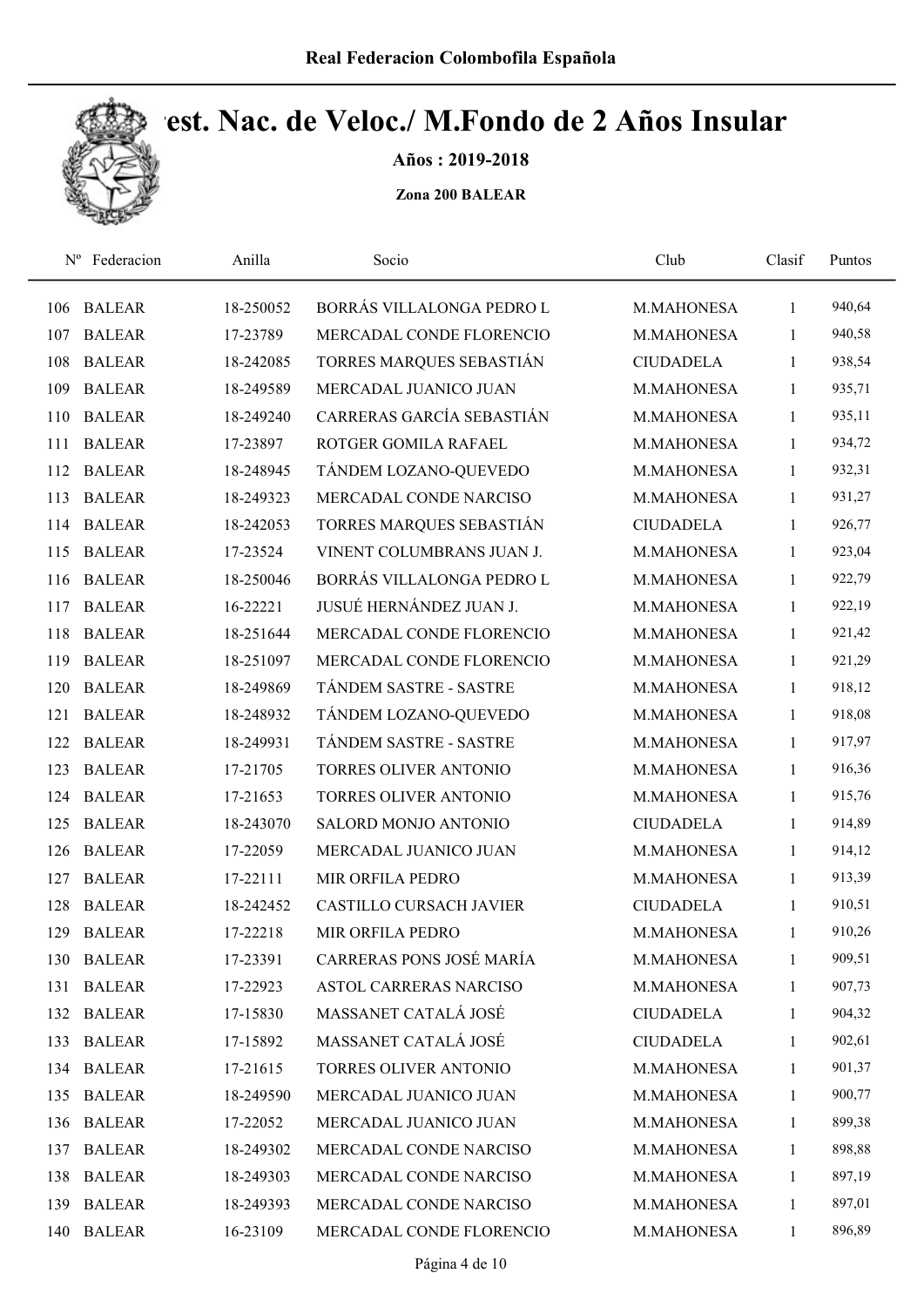

Años : 2019-2018

|     | Nº Federacion | Anilla    | Socio                           | Club             | Clasif       | Puntos |
|-----|---------------|-----------|---------------------------------|------------------|--------------|--------|
| 141 | <b>BALEAR</b> | 18-242545 | <b>CAMPS COLL JUAN</b>          | <b>CIUDADELA</b> | 1            | 896,40 |
| 142 | <b>BALEAR</b> | 17-23272  | CARDONA MARQUES LORENZO         | M.MAHONESA       | 1            | 896,05 |
| 143 | <b>BALEAR</b> | 17-16522  | <b>CAMPS COLL JUAN</b>          | <b>CIUDADELA</b> | 1            | 895,96 |
| 144 | <b>BALEAR</b> | 16-30532  | <b>CAMPS COLL JUAN</b>          | <b>CIUDADELA</b> | $\mathbf{1}$ | 895,41 |
| 145 | <b>BALEAR</b> | 18-242044 | TORRES MARQUES SEBASTIÁN        | <b>CIUDADELA</b> | $\mathbf{1}$ | 894,44 |
| 146 | <b>BALEAR</b> | 18-249502 | MERCADAL JUANICO JUAN           | M.MAHONESA       | 1            | 890,66 |
| 147 | <b>BALEAR</b> | 17-15505  | SALORD MONJO ANTONIO            | <b>CIUDADELA</b> | 1            | 888,79 |
| 148 | <b>BALEAR</b> | 18-249586 | MERCADAL JUANICO JUAN           | M.MAHONESA       | $\mathbf{1}$ | 885,94 |
| 149 | <b>BALEAR</b> | 17-22526  | CATCHOT FLUXA FRANCISCO J.      | M.MAHONESA       | 1            | 883,72 |
| 150 | <b>BALEAR</b> | 17-22285  | <b>MIR ORFILA PEDRO</b>         | M.MAHONESA       | $\mathbf{1}$ | 877,83 |
| 151 | <b>BALEAR</b> | 17-22626  | MERCADAL CONDE NARCISO          | M.MAHONESA       | 1            | 877,80 |
| 152 | <b>BALEAR</b> | 17-22255  | MIR ORFILA PEDRO                | M.MAHONESA       | 1            | 877,54 |
| 153 | <b>BALEAR</b> | 17-22820  | CARRERAS GARCÍA SEBASTIÁN       | M.MAHONESA       | 1            | 877,01 |
| 154 | <b>BALEAR</b> | 17-23226  | CARDONA MARQUES LORENZO         | M.MAHONESA       | $\mathbf{1}$ | 876,87 |
| 155 | <b>BALEAR</b> | 18-249384 | MERCADAL CONDE NARCISO          | M.MAHONESA       | 1            | 873,03 |
| 156 | <b>BALEAR</b> | 18-243063 | SALORD MONJO ANTONIO            | <b>CIUDADELA</b> | 1            | 870,51 |
| 157 | <b>BALEAR</b> | 18-249492 | HUGUET GOÑALONS CRISTÓBAL       | M.MAHONESA       | 1            | 869,56 |
| 158 | <b>BALEAR</b> | 18-242115 | MASCARÓ TORRES JOSÉ             | <b>CIUDADELA</b> | 1            | 868,22 |
| 159 | <b>BALEAR</b> | 16-21460  | MIR ORFILA PEDRO                | M.MAHONESA       | 1            | 865,90 |
| 160 | <b>BALEAR</b> | 17-22654  | MERCADAL CONDE NARCISO          | M.MAHONESA       | $\mathbf{1}$ | 865,45 |
| 161 | <b>BALEAR</b> | 17-23730  | MERCADAL CONDE FLORENCIO        | M.MAHONESA       | $\mathbf{1}$ | 864,43 |
| 162 | <b>BALEAR</b> | 17-22035  | BORRÁS VILLALONGA PEDRO L       | M.MAHONESA       | 1            | 863,98 |
| 163 | <b>BALEAR</b> | 18-242045 | TORRES MARQUES SEBASTIÁN        | <b>CIUDADELA</b> | 1            | 861,73 |
|     | 164 BALEAR    | 17-23791  | MERCADAL CONDE FLORENCIO        | M.MAHONESA       | $\mathbf{1}$ | 861,29 |
| 165 | <b>BALEAR</b> | 18-243011 | <b>GARCÍA TALTAVULL VICENTE</b> | <b>CIUDADELA</b> | 1            | 858,64 |
| 166 | <b>BALEAR</b> | 17-24473  | CARDONA MARQUES LORENZO         | M.MAHONESA       | $\mathbf{1}$ | 856,11 |
| 167 | <b>BALEAR</b> | 17-23292  | CARDONA MARQUES LORENZO         | M.MAHONESA       | $\mathbf{1}$ | 855,06 |
| 168 | <b>BALEAR</b> | 18-242006 | TORRES MARQUES SEBASTIÁN        | <b>CIUDADELA</b> | 1            | 848,72 |
| 169 | <b>BALEAR</b> | 18-249496 | HUGUET GOÑALONS CRISTÓBAL       | M.MAHONESA       | 1            | 848,14 |
| 170 | <b>BALEAR</b> | 17-21607  | TORRES OLIVER ANTONIO           | M.MAHONESA       | 1            | 845,56 |
| 171 | <b>BALEAR</b> | 18-242710 | VIVO MARQUES FRANCISCO          | <b>CIUDADELA</b> | $\mathbf{1}$ | 845,56 |
| 172 | <b>BALEAR</b> | 16-22349  | MERCADAL CONDE NARCISO          | M.MAHONESA       | 1            | 842,88 |
| 173 | <b>BALEAR</b> | 17-16562  | CAMPS COLL JUAN                 | <b>CIUDADELA</b> | $\mathbf{1}$ | 839,20 |
| 174 | <b>BALEAR</b> | 15-50546  | MERCADAL CONDE NARCISO          | M.MAHONESA       | 1            | 837,07 |
| 175 | <b>BALEAR</b> | 17-22048  | MERCADAL JUANICO JUAN           | M.MAHONESA       | $\mathbf{1}$ | 836,41 |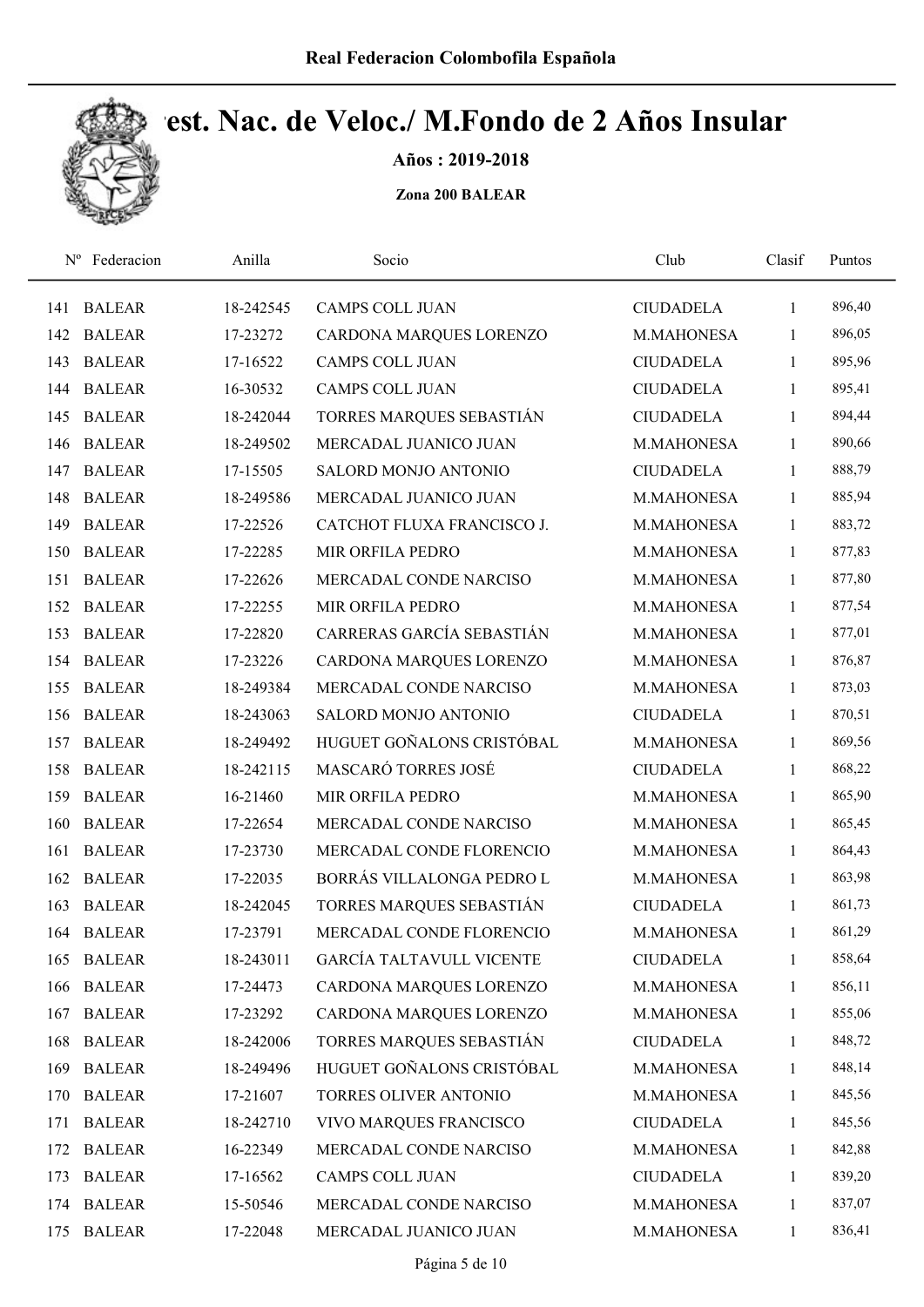

Años : 2019-2018

| $N^{\rm o}$ | Federacion    | Anilla    | Socio                      | Club             | Clasif       | Puntos |
|-------------|---------------|-----------|----------------------------|------------------|--------------|--------|
| 176         | <b>BALEAR</b> | 18-250671 | CARDONA MARQUES LORENZO    | M.MAHONESA       | 1            | 836,38 |
| 177         | <b>BALEAR</b> | 18-242903 | FUQUET SALORD BARTOLOMÉ    | <b>CIUDADELA</b> | 1            | 836,31 |
| 178         | <b>BALEAR</b> | 17-22087  | MERCADAL JUANICO JUAN      | M.MAHONESA       | 1            | 836,18 |
| 179         | <b>BALEAR</b> | 17-15515  | SALORD MONJO ANTONIO       | <b>CIUDADELA</b> | $\mathbf{1}$ | 835,94 |
| 180         | <b>BALEAR</b> | 17-15828  | MASSANET CATALÁ JOSÉ       | <b>CIUDADELA</b> | $\mathbf{1}$ | 832,33 |
| 181         | <b>BALEAR</b> | 16-21023  | TORRES OLIVER ANTONIO      | M.MAHONESA       | $\mathbf{1}$ | 830,44 |
| 182         | <b>BALEAR</b> | 16-22423  | MERCADAL JUANICO JUAN      | M.MAHONESA       | $\mathbf{1}$ | 825,71 |
| 183         | <b>BALEAR</b> | 18-249316 | MERCADAL CONDE NARCISO     | M.MAHONESA       | $\mathbf{1}$ | 813,01 |
| 184         | <b>BALEAR</b> | 16-21122  | TORRES OLIVER ANTONIO      | M.MAHONESA       | $\mathbf{1}$ | 805,19 |
| 185         | <b>BALEAR</b> | 18-267045 | CARDONA MARQUES LORENZO    | M.MAHONESA       | $\mathbf{1}$ | 803,78 |
| 186         | <b>BALEAR</b> | 18-242693 | VIVO MARQUES FRANCISCO     | <b>CIUDADELA</b> | $\mathbf{1}$ | 798,82 |
| 187         | <b>BALEAR</b> | 17-23252  | CARDONA MARQUES LORENZO    | M.MAHONESA       | 1            | 795,12 |
| 188         | <b>BALEAR</b> | 18-250728 | CARDONA MARQUES LORENZO    | M.MAHONESA       | 1            | 794,94 |
| 189         | <b>BALEAR</b> | 17-22512  | CATCHOT FLUXA FRANCISCO J. | M.MAHONESA       | $\mathbf{1}$ | 790,16 |
| 190         | <b>BALEAR</b> | 17-24013  | ROTGER GOMILA RAFAEL       | M.MAHONESA       | 1            | 786,70 |
| 191         | <b>BALEAR</b> | 16-263592 | MIR ORFILA PEDRO           | M.MAHONESA       | $\mathbf{1}$ | 784,97 |
| 192         | <b>BALEAR</b> | 17-16048  | TORRES MARQUES SEBASTIÁN   | <b>CIUDADELA</b> | $\mathbf{1}$ | 774,06 |
| 193         | <b>BALEAR</b> | 16-22556  | CATCHOT FLUXA FRANCISCO J. | M.MAHONESA       | $\mathbf{1}$ | 773,77 |
| 194         | <b>BALEAR</b> | 17-15536  | SALORD MONJO ANTONIO       | <b>CIUDADELA</b> | $\mathbf{1}$ | 770,83 |
| 195         | <b>BALEAR</b> | 17-21824  | TÁNDEM LOZANO-QUEVEDO      | M.MAHONESA       | $\mathbf{1}$ | 767,70 |
| 196         | <b>BALEAR</b> | 18-249498 | HUGUET GOÑALONS CRISTÓBAL  | M.MAHONESA       | $\mathbf{1}$ | 767,48 |
| 197         | <b>BALEAR</b> | 18-242729 | VIVO MARQUES FRANCISCO     | <b>CIUDADELA</b> | 1            | 763,86 |
| 198         | <b>BALEAR</b> | 17-22537  | CATCHOT FLUXA FRANCISCO J. | M.MAHONESA       | $\mathbf{1}$ | 760,15 |
| 199         | <b>BALEAR</b> | 17-16168  | MASCARÓ TORRES JOSÉ        | <b>CIUDADELA</b> | $\mathbf{1}$ | 755,80 |
| <b>200</b>  | <b>BALEAR</b> | 17-21614  | TORRES OLIVER ANTONIO      | M.MAHONESA       | 1            | 751,97 |
| 201         | <b>BALEAR</b> | 17-24736  | VIVO MARQUES FRANCISCO     | <b>CIUDADELA</b> | $\mathbf{1}$ | 744,23 |
|             | 202 BALEAR    | 18-242539 | CAMPS COLL JUAN            | <b>CIUDADELA</b> | 1            | 741,46 |
| 203         | <b>BALEAR</b> | 18-249058 | VINENT COLUMBRANS JUAN J.  | M.MAHONESA       | $\mathbf{1}$ | 737,91 |
| 204         | <b>BALEAR</b> | 17-16054  | TORRES MARQUES SEBASTIÁN   | <b>CIUDADELA</b> | $\mathbf{1}$ | 737,67 |
| 205         | <b>BALEAR</b> | 18-249883 | TÁNDEM SASTRE - SASTRE     | M.MAHONESA       | $\mathbf{1}$ | 735,97 |
| 206         | <b>BALEAR</b> | 17-15872  | MASSANET CATALÁ JOSÉ       | <b>CIUDADELA</b> | $\mathbf{1}$ | 735,25 |
| 207         | <b>BALEAR</b> | 17-16188  | MASCARÓ TORRES JOSÉ        | <b>CIUDADELA</b> | $\mathbf{1}$ | 734,32 |
| 208         | <b>BALEAR</b> | 17-23101  | BENEJAM ROMEU JUAN ANTONIO | M.MAHONESA       | $\mathbf{1}$ | 731,18 |
| 209         | <b>BALEAR</b> | 17-23099  | BENEJAM ROMEU JUAN ANTONIO | M.MAHONESA       | 1            | 730,88 |
| 210         | <b>BALEAR</b> | 17-22175  | BENEJAM ROMEU JUAN ANTONIO | M.MAHONESA       | $\mathbf{1}$ | 725,94 |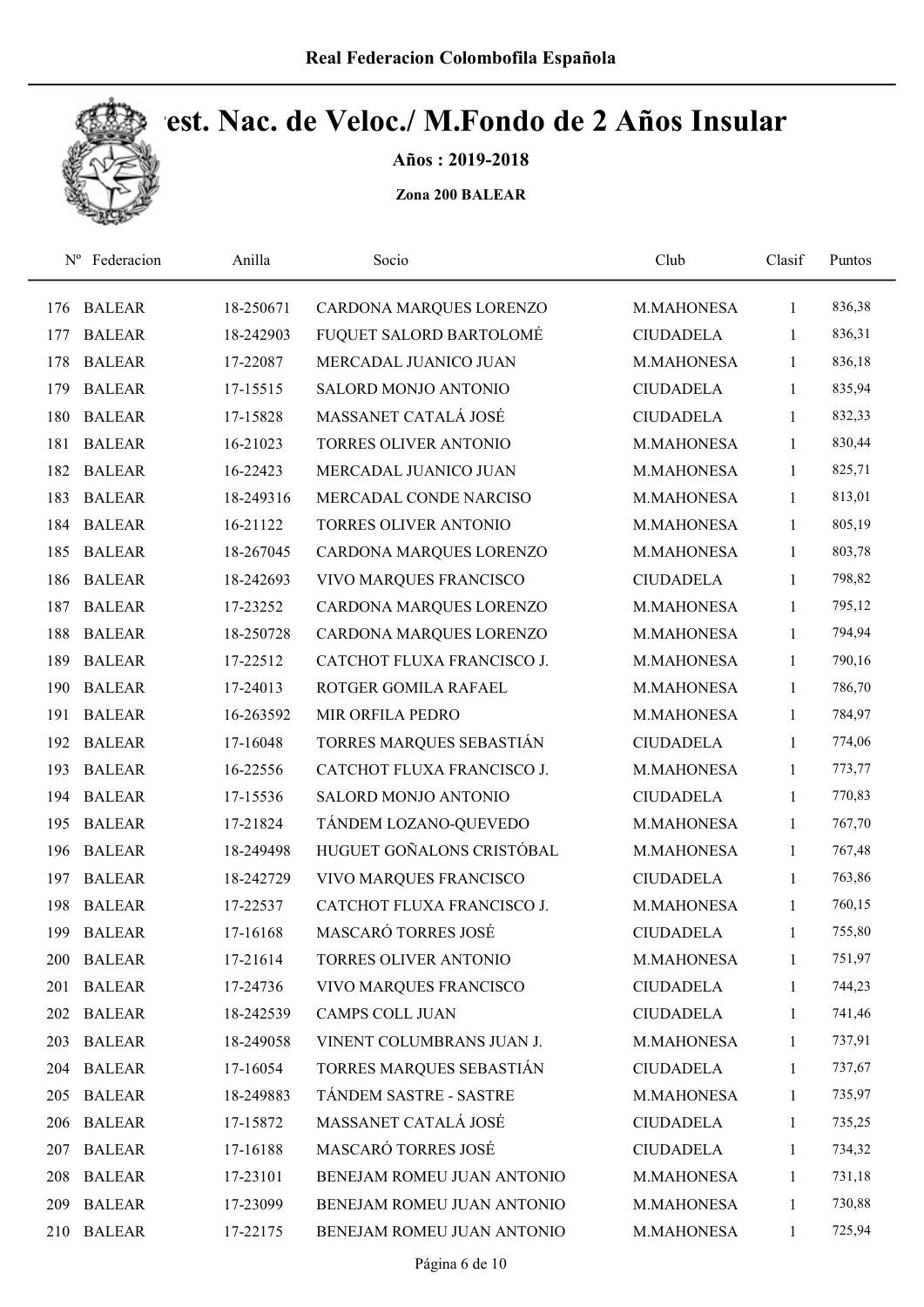

Años : 2019-2018

|     | Nº Federacion | Anilla    | Socio                           | Club             | Clasif       | Puntos |
|-----|---------------|-----------|---------------------------------|------------------|--------------|--------|
| 211 | <b>BALEAR</b> | 17-23117  | BENEJAM ROMEU JUAN ANTONIO      | M.MAHONESA       | $\mathbf{1}$ | 723,41 |
| 212 | <b>BALEAR</b> | 17-16517  | <b>CAMPS COLL JUAN</b>          | <b>CIUDADELA</b> | 1            | 720,50 |
| 213 | <b>BALEAR</b> | 17-15902  | VIVO MARQUES FRANCISCO          | <b>CIUDADELA</b> | 1            | 720,23 |
| 214 | <b>BALEAR</b> | 18-249928 | TÁNDEM SASTRE - SASTRE          | M.MAHONESA       | $\mathbf{1}$ | 715,12 |
| 215 | <b>BALEAR</b> | 17-16759  | FUQUET SALORD BARTOLOMÉ         | <b>CIUDADELA</b> | $\mathbf{1}$ | 711,49 |
| 216 | <b>BALEAR</b> | 17-15557  | SALORD MONJO ANTONIO            | <b>CIUDADELA</b> | $\mathbf{1}$ | 708,92 |
| 217 | <b>BALEAR</b> | 18-242736 | VIVO MARQUES FRANCISCO          | <b>CIUDADELA</b> | $\mathbf{1}$ | 703,13 |
| 218 | <b>BALEAR</b> | 18-242012 | TORRES MARQUES SEBASTIÁN        | <b>CIUDADELA</b> | $\mathbf{1}$ | 703,07 |
| 219 | <b>BALEAR</b> | 15-58054  | MASSANET CATALÁ JOSÉ            | <b>CIUDADELA</b> | 1            | 701,66 |
| 220 | <b>BALEAR</b> | 17-22185  | MIR ORFILA PEDRO                | M.MAHONESA       | $\mathbf{1}$ | 699,96 |
| 221 | <b>BALEAR</b> | 18-242756 | VIVO MARQUES FRANCISCO          | <b>CIUDADELA</b> | 1            | 699,93 |
| 222 | <b>BALEAR</b> | 18-250832 | BENEJAM ROMEU JUAN ANTONIO      | M.MAHONESA       | $\mathbf{1}$ | 699,09 |
| 223 | <b>BALEAR</b> | 17-21950  | HUGUET GOÑALONS CRISTÓBAL       | M.MAHONESA       | $\mathbf{1}$ | 691,48 |
| 224 | <b>BALEAR</b> | 15-52185  | JUSUÉ HERNÁNDEZ JUAN J.         | M.MAHONESA       | $\mathbf{1}$ | 683,42 |
| 225 | <b>BALEAR</b> | 17-22631  | MERCADAL CONDE NARCISO          | M.MAHONESA       | 1            | 682,06 |
| 226 | <b>BALEAR</b> | 17-23935  | ROTGER GOMILA RAFAEL            | M.MAHONESA       | $\mathbf{1}$ | 676,67 |
| 227 | <b>BALEAR</b> | 16-22341  | MERCADAL CONDE NARCISO          | M.MAHONESA       | 1            | 674,43 |
| 228 | <b>BALEAR</b> | 18-250889 | BENEJAM ROMEU JUAN ANTONIO      | M.MAHONESA       | $\mathbf{1}$ | 672,95 |
| 229 | <b>BALEAR</b> | 16-21443  | MIR ORFILA PEDRO                | M.MAHONESA       | $\mathbf{1}$ | 670,70 |
| 230 | <b>BALEAR</b> | 17-15984  | VIVO MARQUES FRANCISCO          | <b>CIUDADELA</b> | $\mathbf{1}$ | 664,49 |
| 231 | <b>BALEAR</b> | 18-249381 | MERCADAL CONDE NARCISO          | M.MAHONESA       | $\mathbf{1}$ | 659,72 |
| 232 | <b>BALEAR</b> | 18-242868 | FUQUET SALORD BARTOLOMÉ         | <b>CIUDADELA</b> | 1            | 658,13 |
| 233 | <b>BALEAR</b> | 18-248961 | TÁNDEM LOZANO-QUEVEDO           | M.MAHONESA       | $\mathbf{1}$ | 652,90 |
|     | 234 BALEAR    | 18-250916 | BENEJAM ROMEU JUAN ANTONIO      | M.MAHONESA       | 1            | 652,54 |
| 235 | <b>BALEAR</b> | 17-16004  | TORRES MARQUES SEBASTIÁN        | <b>CIUDADELA</b> | $\mathbf{1}$ | 647,73 |
| 236 | <b>BALEAR</b> | 17-22301  | TÁNDEM SASTRE - SASTRE          | M.MAHONESA       | $\mathbf{1}$ | 640,97 |
| 237 | <b>BALEAR</b> | 18-251143 | MERCADAL CONDE FLORENCIO        | M.MAHONESA       | $\mathbf{1}$ | 640,45 |
| 238 | <b>BALEAR</b> | 17-21784  | TORRES OLIVER ANTONIO           | M.MAHONESA       | $\mathbf{1}$ | 639,01 |
| 239 | <b>BALEAR</b> | 18-243326 | <b>GARCÍA TALTAVULL VICENTE</b> | <b>CIUDADELA</b> | $\mathbf{1}$ | 634,84 |
| 240 | <b>BALEAR</b> | 17-22160  | MIR ORFILA PEDRO                | M.MAHONESA       | 1            | 629,06 |
| 241 | <b>BALEAR</b> | 18-242528 | CAMPS COLL JUAN                 | <b>CIUDADELA</b> | $\mathbf{1}$ | 622,49 |
| 242 | <b>BALEAR</b> | 18-251673 | MERCADAL JUANICO JUAN           | M.MAHONESA       | $\mathbf{1}$ | 622,30 |
| 243 | <b>BALEAR</b> | 16-22172  | ROTGER GOMILA RAFAEL            | M.MAHONESA       | $\mathbf{1}$ | 619,55 |
| 244 | <b>BALEAR</b> | 18-265256 | <b>GARCÍA TALTAVULL VICENTE</b> | <b>CIUDADELA</b> | 1            | 619,10 |
| 245 | <b>BALEAR</b> | 17-15893  | MASSANET CATALÁ JOSÉ            | <b>CIUDADELA</b> | $\mathbf{1}$ | 616,63 |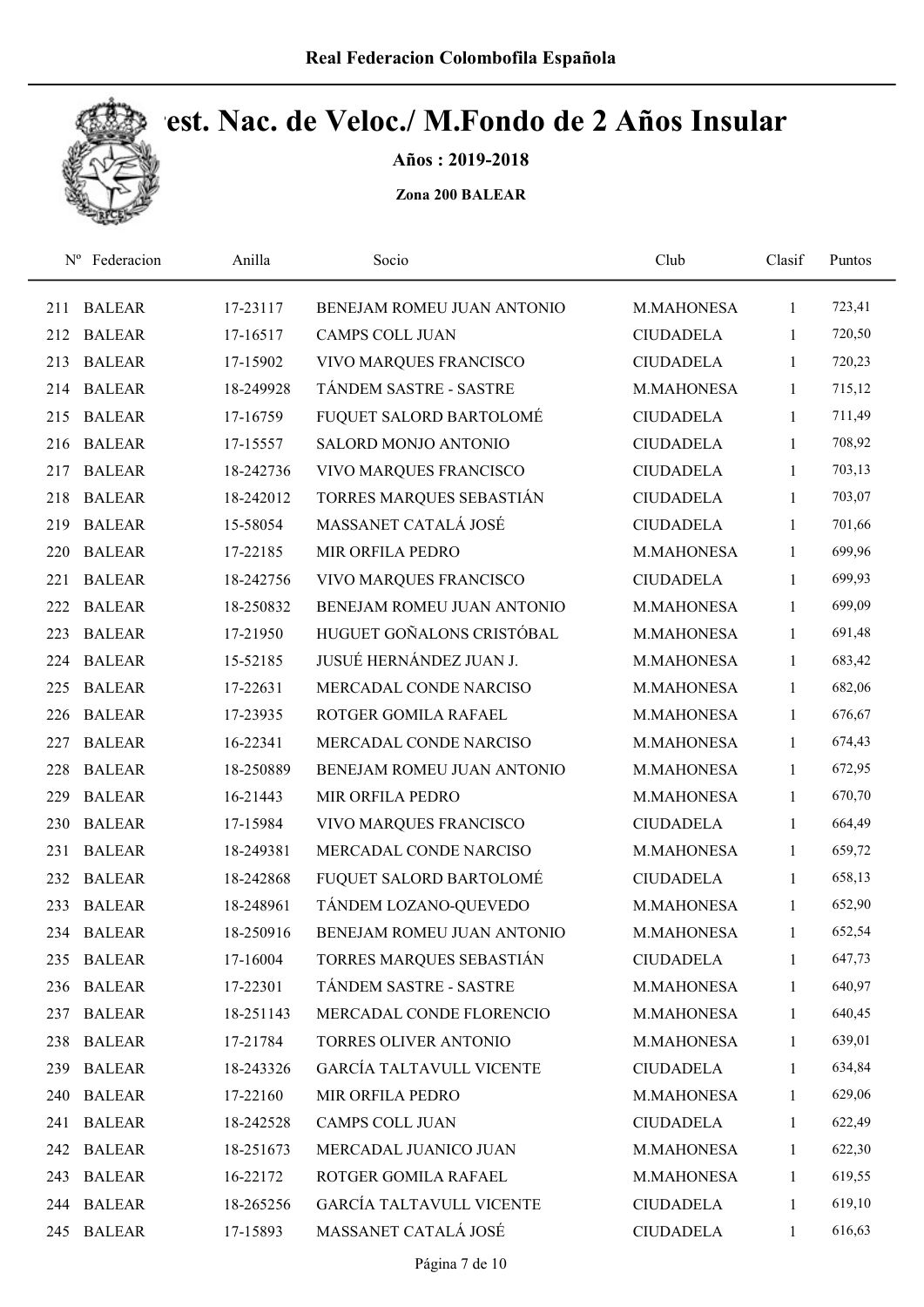

Años : 2019-2018

|     | Nº Federacion | Anilla    | Socio                           | Club             | Clasif       | Puntos |
|-----|---------------|-----------|---------------------------------|------------------|--------------|--------|
| 246 | <b>BALEAR</b> | 14-549    | BORRÁS VILLALONGA PEDRO L       | M.MAHONESA       | 1            | 608,01 |
| 247 | <b>BALEAR</b> | 17-23002  | ASTOL CARRERAS NARCISO          | M.MAHONESA       | 1            | 606,50 |
| 248 | <b>BALEAR</b> | 17-23513  | VINENT COLUMBRANS JUAN J.       | M.MAHONESA       | 1            | 600,82 |
| 249 | <b>BALEAR</b> | 17-21837  | TÁNDEM LOZANO-QUEVEDO           | M.MAHONESA       | 1            | 594,84 |
| 250 | <b>BALEAR</b> | 17-15490  | SALORD MONJO ANTONIO            | <b>CIUDADELA</b> | 1            | 591,75 |
| 251 | <b>BALEAR</b> | 17-22745  | CARRERAS GARCÍA SEBASTIÁN       | M.MAHONESA       | 1            | 590,38 |
| 252 | <b>BALEAR</b> | 18-248976 | TÁNDEM LOZANO-QUEVEDO           | M.MAHONESA       | 1            | 588,20 |
| 253 | <b>BALEAR</b> | 15-51344  | TÁNDEM SASTRE - SASTRE          | M.MAHONESA       | $\mathbf{1}$ | 587,22 |
| 254 | <b>BALEAR</b> | 16-30671  | MASSANET CATALÁ JOSÉ            | <b>CIUDADELA</b> | 1            | 583,74 |
| 255 | <b>BALEAR</b> | 16-30599  | <b>CAMPS COLL JUAN</b>          | <b>CIUDADELA</b> | 1            | 581,65 |
| 256 | <b>BALEAR</b> | 17-16075  | TORRES MARQUES SEBASTIÁN        | <b>CIUDADELA</b> | $\mathbf{1}$ | 576,90 |
| 257 | <b>BALEAR</b> | 18-241807 | MASSANET CATALÁ JOSÉ            | <b>CIUDADELA</b> | 1            | 576,76 |
| 258 | <b>BALEAR</b> | 16-22461  | MERCADAL JUANICO JUAN           | M.MAHONESA       | 1            | 561,57 |
| 259 | <b>BALEAR</b> | 17-22085  | MERCADAL JUANICO JUAN           | M.MAHONESA       | 1            | 557,97 |
| 260 | <b>BALEAR</b> | 18-250812 | BENEJAM ROMEU JUAN ANTONIO      | M.MAHONESA       | 1            | 555,42 |
| 261 | <b>BALEAR</b> | 18-251669 | MERCADAL JUANICO JUAN           | M.MAHONESA       | 1            | 551,62 |
| 262 | <b>BALEAR</b> | 17-22916  | ASTOL CARRERAS NARCISO          | M.MAHONESA       | 1            | 540,37 |
| 263 | <b>BALEAR</b> | 17-15523  | SALORD MONJO ANTONIO            | <b>CIUDADELA</b> | 1            | 539,92 |
| 264 | <b>BALEAR</b> | 17-22691  | MERCADAL CONDE NARCISO          | M.MAHONESA       | 1            | 537,25 |
| 265 | <b>BALEAR</b> | 17-16553  | <b>CAMPS COLL JUAN</b>          | <b>CIUDADELA</b> | $\mathbf{1}$ | 536,84 |
| 266 | <b>BALEAR</b> | 17-23754  | MERCADAL CONDE FLORENCIO        | M.MAHONESA       | $\mathbf{1}$ | 535,17 |
| 267 | <b>BALEAR</b> | 18-243292 | <b>GARCÍA TALTAVULL VICENTE</b> | <b>CIUDADELA</b> | 1            | 528,69 |
| 268 | <b>BALEAR</b> | 17-22985  | ASTOL CARRERAS NARCISO          | M.MAHONESA       | 1            | 528,30 |
| 269 | <b>BALEAR</b> | 18-241812 | MASSANET CATALÁ JOSÉ            | <b>CIUDADELA</b> | $\mathbf{1}$ | 527,18 |
| 270 | <b>BALEAR</b> | 18-241886 | MASSANET CATALÁ JOSÉ            | <b>CIUDADELA</b> | 1            | 500,33 |
| 271 | <b>BALEAR</b> | 18-242909 | FUQUET SALORD BARTOLOMÉ         | <b>CIUDADELA</b> | $\mathbf{1}$ | 494,21 |
| 272 | <b>BALEAR</b> | 17-15855  | MASSANET CATALÁ JOSÉ            | <b>CIUDADELA</b> | 1            | 491,01 |
| 273 | <b>BALEAR</b> | 17-16762  | MASCARÓ TORRES JOSÉ             | <b>CIUDADELA</b> | 1            | 482,47 |
| 274 | <b>BALEAR</b> | 17-23488  | VINENT COLUMBRANS JUAN J.       | M.MAHONESA       | 1            | 470,70 |
| 275 | <b>BALEAR</b> | 18-249530 | MERCADAL JUANICO JUAN           | M.MAHONESA       | 1            | 469,03 |
| 276 | <b>BALEAR</b> | 18-242549 | CAMPS COLL JUAN                 | <b>CIUDADELA</b> | $\mathbf{1}$ | 465,41 |
| 277 | <b>BALEAR</b> | 17-16034  | TORRES MARQUES SEBASTIÁN        | <b>CIUDADELA</b> | 1            | 463,11 |
| 278 | <b>BALEAR</b> | 17-16537  | CAMPS COLL JUAN                 | <b>CIUDADELA</b> | 1            | 461,95 |
| 279 | <b>BALEAR</b> | 15-57011  | TORRES MARQUES SEBASTIÁN        | <b>CIUDADELA</b> | 1            | 460,94 |
| 280 | <b>BALEAR</b> | 17-15948  | VIVO MARQUES FRANCISCO          | <b>CIUDADELA</b> | 1            | 457,36 |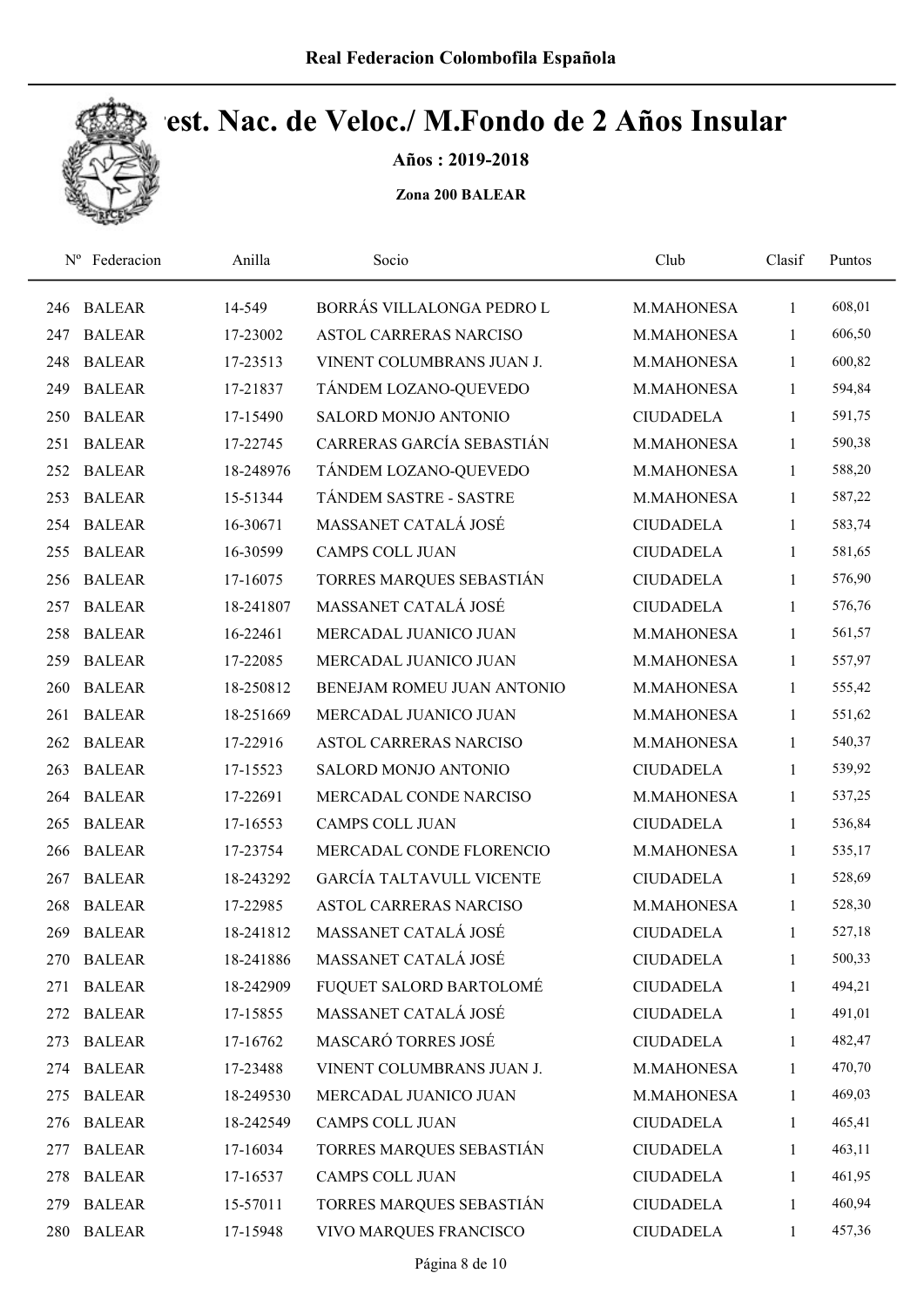

Años : 2019-2018

| $N^{\rm o}$ | Federacion    | Anilla    | Socio                           | Club             | Clasif       | Puntos |
|-------------|---------------|-----------|---------------------------------|------------------|--------------|--------|
| 281         | <b>BALEAR</b> | 18-251055 | MERCADAL CONDE FLORENCIO        | M.MAHONESA       | 1            | 455,77 |
| 282         | <b>BALEAR</b> | 17-21909  | HUGUET GOÑALONS CRISTÓBAL       | M.MAHONESA       | 1            | 446,93 |
| 283         | <b>BALEAR</b> | 18-249150 | VINENT COLUMBRANS JUAN J.       | M.MAHONESA       | 1            | 445,98 |
| 284         | <b>BALEAR</b> | 18-250897 | BENEJAM ROMEU JUAN ANTONIO      | M.MAHONESA       | 1            | 441,74 |
| 285         | <b>BALEAR</b> | 18-242554 | <b>CAMPS COLL JUAN</b>          | <b>CIUDADELA</b> | $\mathbf{1}$ | 438,60 |
| 286         | <b>BALEAR</b> | 18-242479 | <b>CASTILLO CURSACH JAVIER</b>  | <b>CIUDADELA</b> | $\mathbf{1}$ | 433,89 |
| 287         | <b>BALEAR</b> | 17-21862  | TÁNDEM LOZANO-QUEVEDO           | M.MAHONESA       | 1            | 430,31 |
| 288         | <b>BALEAR</b> | 18-250003 | BORRÁS VILLALONGA PEDRO L       | M.MAHONESA       | 1            | 422,62 |
| 289         | <b>BALEAR</b> | 16-21562  | BORRÁS VILLALONGA PEDRO L       | M.MAHONESA       | 1            | 414,83 |
| 290         | <b>BALEAR</b> | 18-242541 | <b>CAMPS COLL JUAN</b>          | <b>CIUDADELA</b> | $\mathbf{1}$ | 409,36 |
| 291         | <b>BALEAR</b> | 18-250029 | BORRÁS VILLALONGA PEDRO L       | M.MAHONESA       | 1            | 399,71 |
| 292         | <b>BALEAR</b> | 17-22027  | BORRÁS VILLALONGA PEDRO L       | M.MAHONESA       | 1            | 394,46 |
| 293         | <b>BALEAR</b> | 17-11986  | ROTGER GOMILA RAFAEL            | M.MAHONESA       | 1            | 394,17 |
| 294         | <b>BALEAR</b> | 17-24432  | CATCHOT FLUXA FRANCISCO J.      | M.MAHONESA       | $\mathbf{1}$ | 386,85 |
| 295         | <b>BALEAR</b> | 18-250924 | BENEJAM ROMEU JUAN ANTONIO      | M.MAHONESA       | $\mathbf{1}$ | 383,33 |
| 296         | <b>BALEAR</b> | 17-21844  | TÁNDEM LOZANO-QUEVEDO           | M.MAHONESA       | 1            | 378,67 |
| 297         | <b>BALEAR</b> | 17-23056  | BENEJAM ROMEU JUAN ANTONIO      | M.MAHONESA       | 1            | 371,80 |
| 298         | <b>BALEAR</b> | 16-22285  | MERCADAL JUANICO JUAN           | M.MAHONESA       | $\mathbf{1}$ | 352,80 |
| 299         | <b>BALEAR</b> | 18-248941 | TÁNDEM LOZANO-QUEVEDO           | M.MAHONESA       | 1            | 352,71 |
| 300         | <b>BALEAR</b> | 17-24730  | VIVO MARQUES FRANCISCO          | <b>CIUDADELA</b> | $\mathbf{1}$ | 346,25 |
| 301         | <b>BALEAR</b> | 18-242141 | MASCARÓ TORRES JOSÉ             | <b>CIUDADELA</b> | $\mathbf{1}$ | 329,02 |
| 302         | <b>BALEAR</b> | 18-242723 | VIVO MARQUES FRANCISCO          | <b>CIUDADELA</b> | 1            | 325,45 |
| 303         | <b>BALEAR</b> | 18-251839 | BORRÁS VILLALONGA PEDRO L       | M.MAHONESA       | 1            | 322,97 |
|             | 304 BALEAR    | 16-30699  | MASSANET CATALÁ JOSÉ            | <b>CIUDADELA</b> | $\mathbf{1}$ | 320,10 |
| 305         | <b>BALEAR</b> | 17-23956  | ROTGER GOMILA RAFAEL            | M.MAHONESA       | 1            | 307,88 |
| 306         | <b>BALEAR</b> | 17-15831  | MASSANET CATALÁ JOSÉ            | <b>CIUDADELA</b> | $\mathbf{1}$ | 292,23 |
| 307         | <b>BALEAR</b> | 14-31333  | MERCADAL CONDE NARCISO          | M.MAHONESA       | 1            | 286,71 |
| 308         | <b>BALEAR</b> | 17-16556  | CAMPS COLL JUAN                 | <b>CIUDADELA</b> | $\mathbf{1}$ | 286,35 |
| 309         | <b>BALEAR</b> | 18-242594 | CAMPS COLL JUAN                 | <b>CIUDADELA</b> | 1            | 272,26 |
| 310         | BALEAR        | 17-22520  | CATCHOT FLUXA FRANCISCO J.      | M.MAHONESA       | 1            | 270,09 |
| 311         | <b>BALEAR</b> | 18-249075 | VINENT COLUMBRANS JUAN J.       | M.MAHONESA       | $\mathbf{1}$ | 268,41 |
| 312         | <b>BALEAR</b> | 18-250044 | BORRÁS VILLALONGA PEDRO L       | M.MAHONESA       | 1            | 266,12 |
| 313         | <b>BALEAR</b> | 18-243390 | <b>GARCÍA TALTAVULL VICENTE</b> | <b>CIUDADELA</b> | 1            | 262,43 |
|             | 314 BALEAR    | 17-32411  | BENEJAM ROMEU JUAN ANTONIO      | M.MAHONESA       | 1            | 262,17 |
| 315         | <b>BALEAR</b> | 17-15878  | MASSANET CATALÁ JOSÉ            | <b>CIUDADELA</b> | $\mathbf{1}$ | 260,21 |